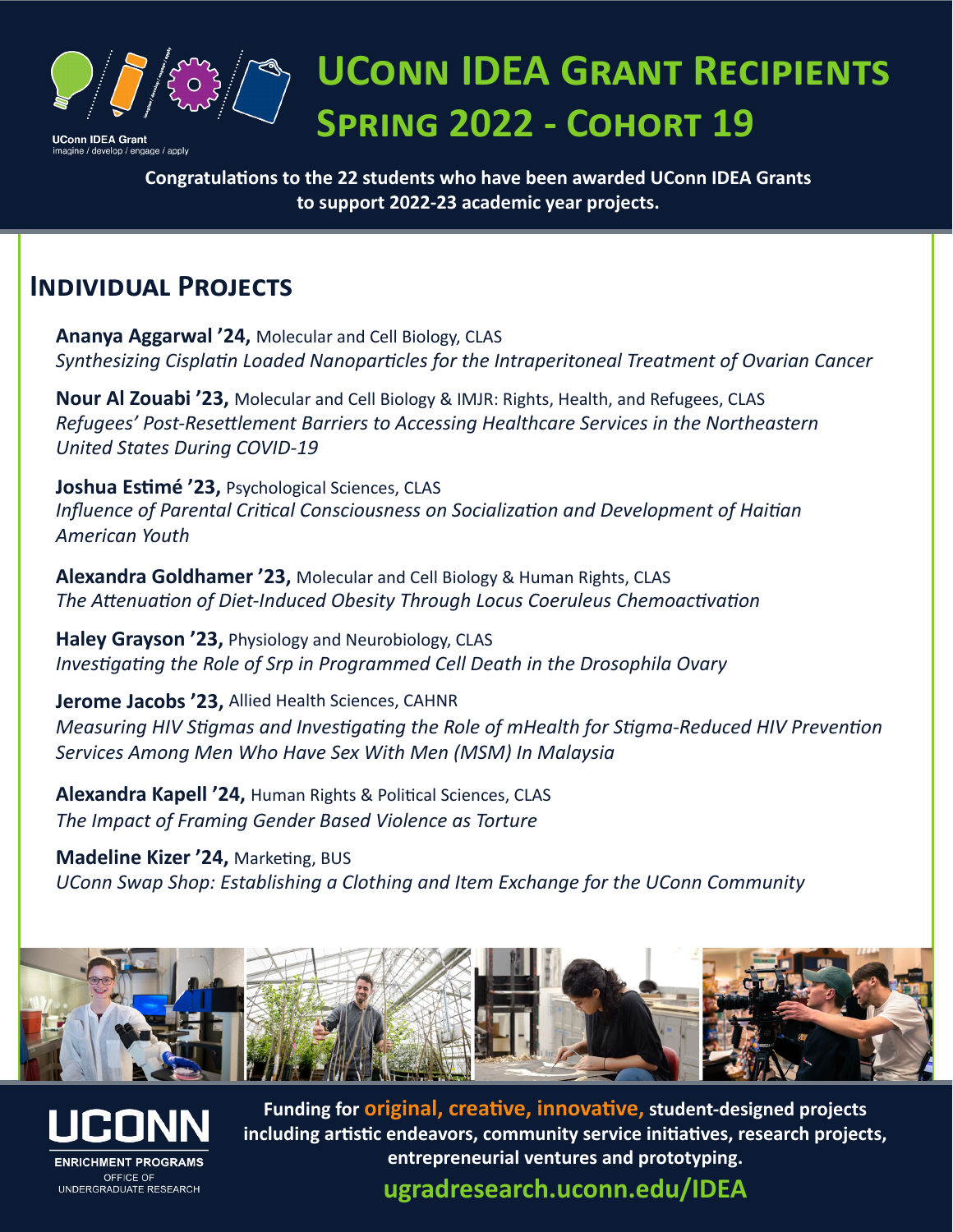

**UConn IDEA Grant Recipients Spring 2022 - Cohort 19**

**Congratulations to the 22 students who have been awarded UConn IDEA Grants to support 2022-23 academic year projects.** 

*Integration of Plastic Waste Into Concrete to Reduce Plastic Wastes and Improve the Properties of Concrete*

**Audrey Larson '25,** Materials Science and Engineering & Civil Engineering, ENG *Integration of Plastic Waste Into Concrete to Reduce Plastic Wastes and Improve the Properties of Concrete* 

**Travis Lavigne '24,** Music Education & Composition, SFA *Original Musical Production and Recording*

**Sofya Levitina '24,** Physics & Mathematics/Statistics, CLAS *Analysis of Black Hole Accretion and Feedback in the CAMELS Simulations Using Artificial Intelligence* 

**Meghan Myles '23,** Ecology and Evolutionary Biology & Applied Mathematics, CLAS *Determining the Developmental Stage of Sex Organ Abortion in Solanum polygamum and Solanum appendiculatum*

**Hailey Ngo '23,** Art, SFA *One World to Share: Exploring Cultural Appropriation in Opposition to Appreciation Through Art*

**Savannah Ngo '23,** Physiology and Neurobiology & Psychological Sciences, CLAS *The Effect of Verbal Suggestion and Transportation Placebo on Cold Pressor Pain Tolerance*

**Yewande Olumide '24,** Psychological Sciences, CLAS *"Kids on Bikes": Writing Sci-Fi for the 21st Century*

**Daisy Ren '23,** Civil Engineering, ENG; Chinese, CLAS *Wireless Sensor Development Using Arduino for Bridge Joint Monitoring*

**Laura Thurber '23,** Biomedical Engineering, ENG *Development of an In Vitro Model to Study Cell Response to Microelectrode Biomaterials in Central Nervous System (CNS)*





**Funding for original, creative, innovative, student-designed projects including artistic endeavors, community service initiatives, research projects, entrepreneurial ventures and prototyping.**

**ugradresearch.uconn.edu/IDEA**